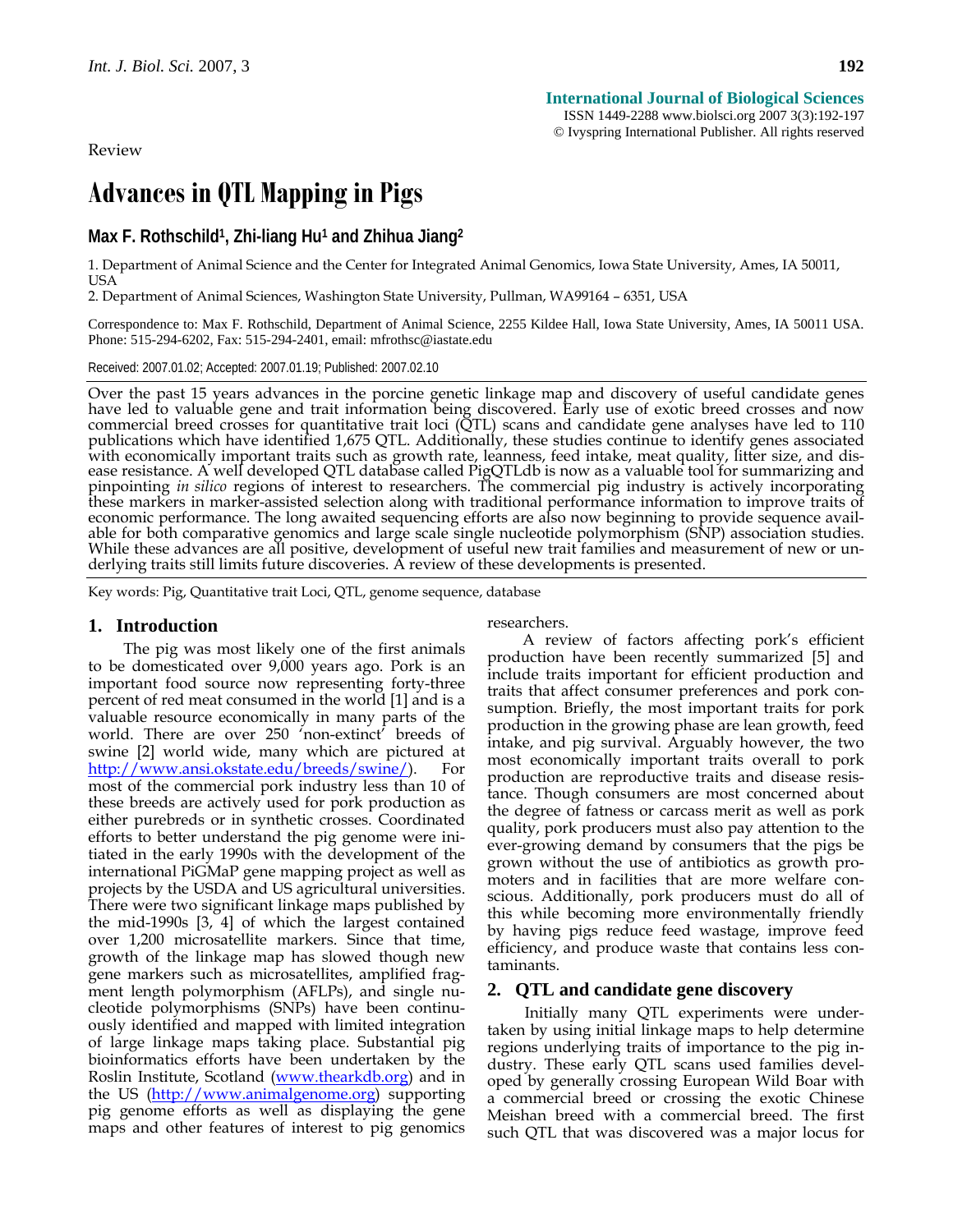## *Int. J. Biol. Sci.* 2007, 3 **193**

fat deposition on chromosome 4 [6]. Such scans generally used 300 to 700 pigs and usually produced in a F2 design. More recently researchers have used two commercial breeds for F2 families or large commercial synthetic lines or breeds for candidate gene studies and large scale SNP association analyses.

**Table 1.** Number of Publications and QTL by Years Reported

| Year | Number of Papers | Number of QTL |
|------|------------------|---------------|
| 1994 |                  | 5             |
| 1995 |                  | 5             |
| 1996 | 2                | 6             |
| 1997 | 4                | 11            |
| 1998 | 8                | 102           |
| 1999 | 7                | 42            |
| 2000 | 12               | 91            |
| 2001 | 13               | 246           |
| 2002 | 15               | 190           |
| 2003 | 27               | 528           |
| 2004 | 2                | 42            |
| 2005 | 6                | 145           |
| 2006 | 12               | 262           |

## Source: PigQTLdb (http://www.animalgenome.org/QTLdb/, [9])

| Table 2. Number of QTL by general Trait Classification |
|--------------------------------------------------------|
|--------------------------------------------------------|

| Trait Classification | Number of OTL                                              |
|----------------------|------------------------------------------------------------|
| Exterior             | 50                                                         |
| Health               | 15                                                         |
| Meat Quality         | 1285                                                       |
| Production           | 258                                                        |
| Reproduction         | 67                                                         |
|                      | Source: PigQTLdb (http://www.animalgenome.org/QTLdb/, [9]) |

|  | Table 3. Number of QTL by Pig Trait Types |  |
|--|-------------------------------------------|--|
|  |                                           |  |

| <b>Trait Types</b>     | QTL found |  |
|------------------------|-----------|--|
| Anatomy                | 555       |  |
| Behavioral             | 22        |  |
| Chemical               | 18        |  |
| Coat color             | 2         |  |
| Conductivity           | 25        |  |
| Conformation           | 8         |  |
| Defects                | 18        |  |
| Digestive Organ        | 10        |  |
| Disease Resistance     | 7         |  |
| Endocrine              | 4         |  |
| Enzyme Activity        | 1         |  |
| <b>Fat Composition</b> | 64        |  |
| Fatness                | 404       |  |
| Feed Conversion        | 8         |  |
| Feed Intake            | 16        |  |
| Flavor                 | 19        |  |
| Growth                 | 224       |  |
| Immune Capacity        | 8         |  |
| Litter Size            | 21        |  |
| Meat color             | 69        |  |
| Odor                   | 5         |  |
| pН                     | 58        |  |
| Reproductive Organ     | 33        |  |
| Reproductive Traits    | 9         |  |
| Stiffening             | 3         |  |
| Texture                | 64        |  |

Source: PigQTLdb (http://www.animalgenome.org/QTLdb/, [9])

**Table 4.** Top 20 Traits in Terms of Number of QTL Reported.

| Traits                                                     | QTL found |
|------------------------------------------------------------|-----------|
| Backfat (Average) Thickness                                | 89        |
| Ham Weight                                                 | 48        |
| Loin Eye Area                                              | 47        |
| Average Daily Gain                                         | 46        |
| Carcass Length                                             | 40        |
| pH 24 Hours Post Mortem (Loin)                             | 33        |
| Lean Percentage                                            | 31        |
| Dressing Percentage                                        | 31        |
| Number Of Nipples                                          | 27        |
| Backfat Weight                                             | 27        |
| Backfat At Tenth Rib                                       | 26        |
| Backfat Thickness At Last Rib                              | 25        |
| Head Weight                                                | 24        |
| Body Weight At Birth                                       | 23        |
| Loin And Neck Meat Weight                                  | 23        |
| Color L                                                    | 23        |
| Diameter Of Muscle Fiber                                   | 22        |
| Carcass Weight (Cold)                                      | 21        |
| <b>Fat-Cut Percentage</b>                                  | 19        |
| Backfat Depth At Last Rib                                  | 19        |
| Source: PigQTLdb (http://www.animalgenome.org/QTLdb/, [9]) |           |

### **Table 5.** Number of QTL by Chromosomes

| Chromosome               | Number of QTL |
|--------------------------|---------------|
| 1                        | 204           |
| $\overline{c}$           | 157           |
| 3                        | 67            |
| $\overline{\mathcal{A}}$ | 226           |
| 5                        | 56            |
| 6                        | 188           |
| $\overline{7}$           | 194           |
| 8                        | 76            |
| 9                        | 40            |
| 10                       | 37            |
| 11                       | 27            |
| 12                       | 37            |
| 13                       | 69            |
| 14                       | 64            |
| 15                       | 61            |
| 16                       | 11            |
| 17                       | 32            |
| 18                       | 22            |
| X                        | 106           |

Source: PigQTLdb (http://www.animalgenome.org/QTLdb/, [9])

Previous papers [7, 8] have reviewed QTL results with an emphasis on each trait. However, given the level of database development such efforts seem redundant here. QTL results from 110 papers have identified 1,675 QTL. An extensive summary can be found at a new database called PigQTLdb (http://www.animalgenome.org/QTLdb/pig.html; Figure 1) that combines all the published QTL information into one searchable database and allows the user to search by either, chromosome, trait, or key words from the publications [9]. For completeness the results are summarized in Tables 1-5 in this paper. As can be seen some traits have extensive numbers of QTL (i.e. fatness) while others (i.e. health, disease resistance) have had few being discovered. Perhaps more interesting is the fact that only a limited number of these QTL have been further investigated to the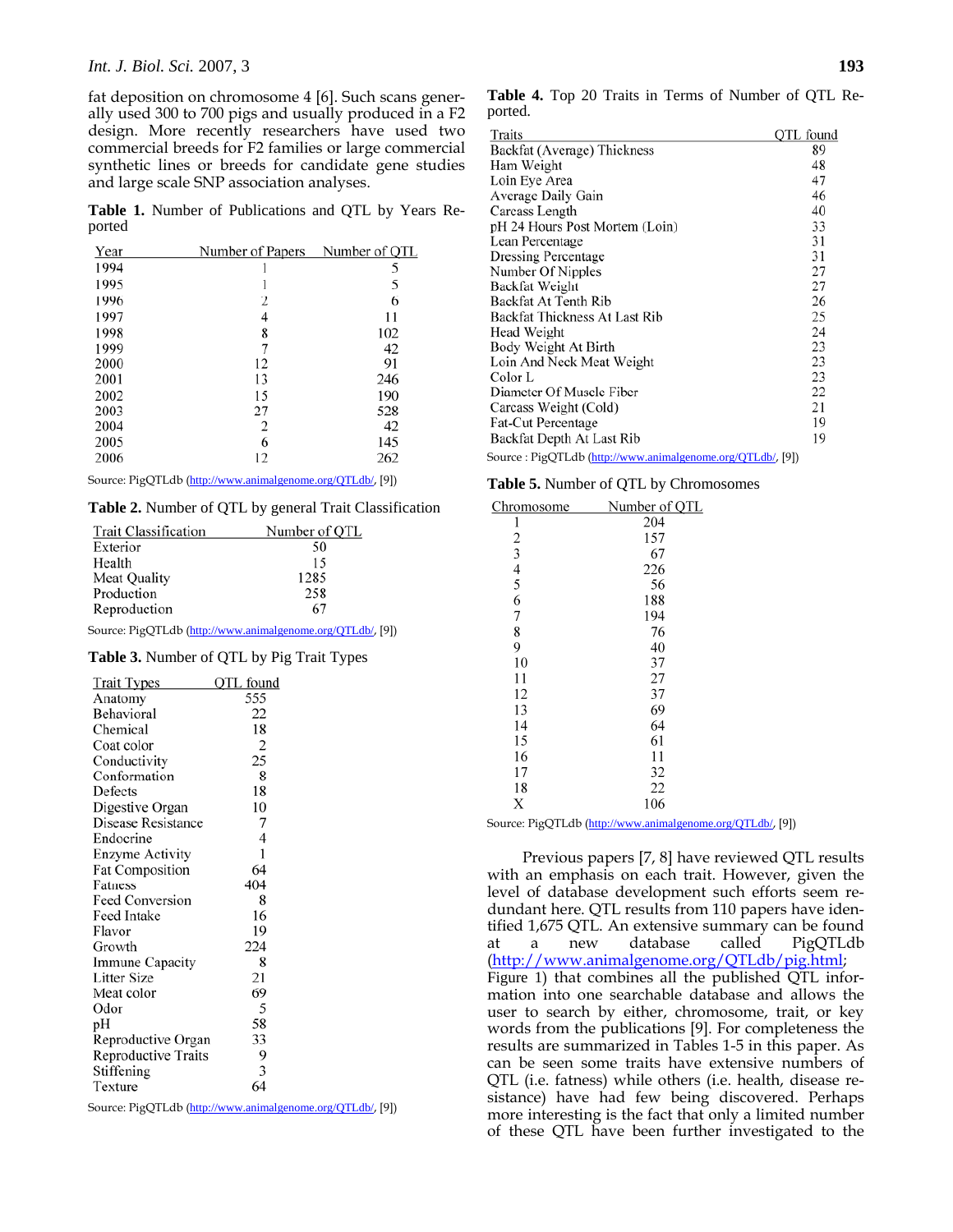point that a known causative mutation has been implicated or proven [5]. These include IGF2 for muscling and CAST for tenderness on chromosome 2, and PRKAG3 for meat quality on chromosome 15. For some qualitative traits like coat color or some single gene abnormalities scans have proved quite useful. Interestingly, the first QTL found on chromosome 4 for fatness has yet to be identified. Candidate gene analyses have on the other hand been more successful. Four genes (ESR, PRLR, RBP4, FSHB) identified to date have shown significant associations with litter size with effects ranging from 0.25 to over 1 pig per allele per gene copy with variations depending on breed background [8]. Over 20 genes have been examined in multiple laboratories for growth and backfat traits with a causative mutation in MC4R being clearly identified affecting feed intake, growth and backfat [5]. Extensively examined meat quality genes (HAL, RN) have been reported and genetic markers identified within these genes now permit genetic testing and therefore have allowed producers to remove the alleles deleterious to meat quality. Several candidate genes or gene regions (K88, FUT1, SLA, NRAMP) have been identified to be associated with differences in immune response or disease resistance with FUT1 being currently used to reduce post weaning diarrhea in commercial pork production. Recently, a polymorphism has been identified as showing an association with resistance to K88 *E. coli* [10].

# **3. Sequencing the pig genome**

A swine genome community effort produced a 'White Paper' that outlined the role pigs play in agriculture and as biological models for humans. Efforts to sequence the pig genome have come from many fronts using multiple approaches [11]. Sequences for the pig genome have been generated from ESTs of cDNA clones from various tissues, the sequencing of candidate genes, and more recently large scale genomic sequencing efforts from the swine genome community. Most recently, the efforts of the Sino-Danish generated ~3.84 million shotgun sequences of the pig genome resulting in a 0.66X coverage of the porcine genome translating to 48% of the pig genome being sequenced by this project [12]. For the past 3 years, collaboration has taken the form of an "International Swine Genome Sequencing" committee, which is active in pushing the pig genome sequencing agenda. Sequencing efforts are taking place at the Sanger Institute in the UK, through this international collaboration composed of many different laboratories. These efforts are also being directed at SNP identification for future large scale association trials. As sequencing efforts gain momentum then SNP discovery will also increase. Private efforts by at least two commercial companies have also produced large SNP maps for association studies within commercial company breeding lines and these SNPs are being actively used for genetic improvement.

# **4. Opportunities for increased QTL discovery**

Traditional QTL analyses in the pig have been

generally limited to the usual traits affecting growth, carcass composition, reproduction and meat quality. A very limited number of QTL analyses have been devoted to health, disease susceptibility or immune response traits. Given the importance of disease susceptibility to the overall pork production economic enterprise this is one area where considerably more information must be gained. Limitations of course include development of appropriate families and disease challenge models.

Furthermore, while the approach to directly associate genomic regions with traits of interests has been effective in looking for useful markers for marker assisted selection to make genetic improvement, it should be realized that the composition of a trait is a complex process that involves physiological, biochemical, genetic, and often environmental factors. Traditional QTL analyses, because of their usual requirements to easily and inexpensively measure traits might have limited our view of understanding the nature of how a trait has developed. Systematic studies of factors that may contribute to the ultimate trait outcome may help to illustrate the underlying cause of a specific phenotype with better accuracy. For example, including ovulation rate, follicle stimulation hormone levels, uterine length and feed intake and environmental factors may likely add value to QTL analyses and functional evaluation of candidate mutations affecting litter size.

 A second advance for QTL analyses was the development of imprinting models to look for imprinted QTL in pigs. Several such studies have been completed and many imprinted QTL have been found. Many of these imprinted QTL make good sense when compared to imprinted gene information from other species such as the mouse. Further opportunity to understand the underlying genes have been made possible with the development of models which consider epistasis [13]. To date such analyses have however been rare in most species and no large epistatic model in the pig has been considered.

The development of expression arrays and the measurement of expression under different environmental conditions [14] have led to the opportunity of eQTL which measure and treat each observation for gene expression from an array or chip as a new "trait". This creates the opportunity for tens of thousands of new traits and the possibility to discover underlying genes and mutations affecting certain traits. Several eQTL experiments are underway but at this time none in the pig are fully published.

 One opportunity, apart from *in silico* approaches to combine QTL have been to do joint QTL analyses. These are complicated by a lack of similar markers and often by slightly different trait definitions and measurements. On the other hand, there are many "repeated" discoveries of some QTL, each with limited population size, slightly different testing methods and experimental designs. Combining of the existing results will help to better utilize the resources and correct for possible experimental bias, and add power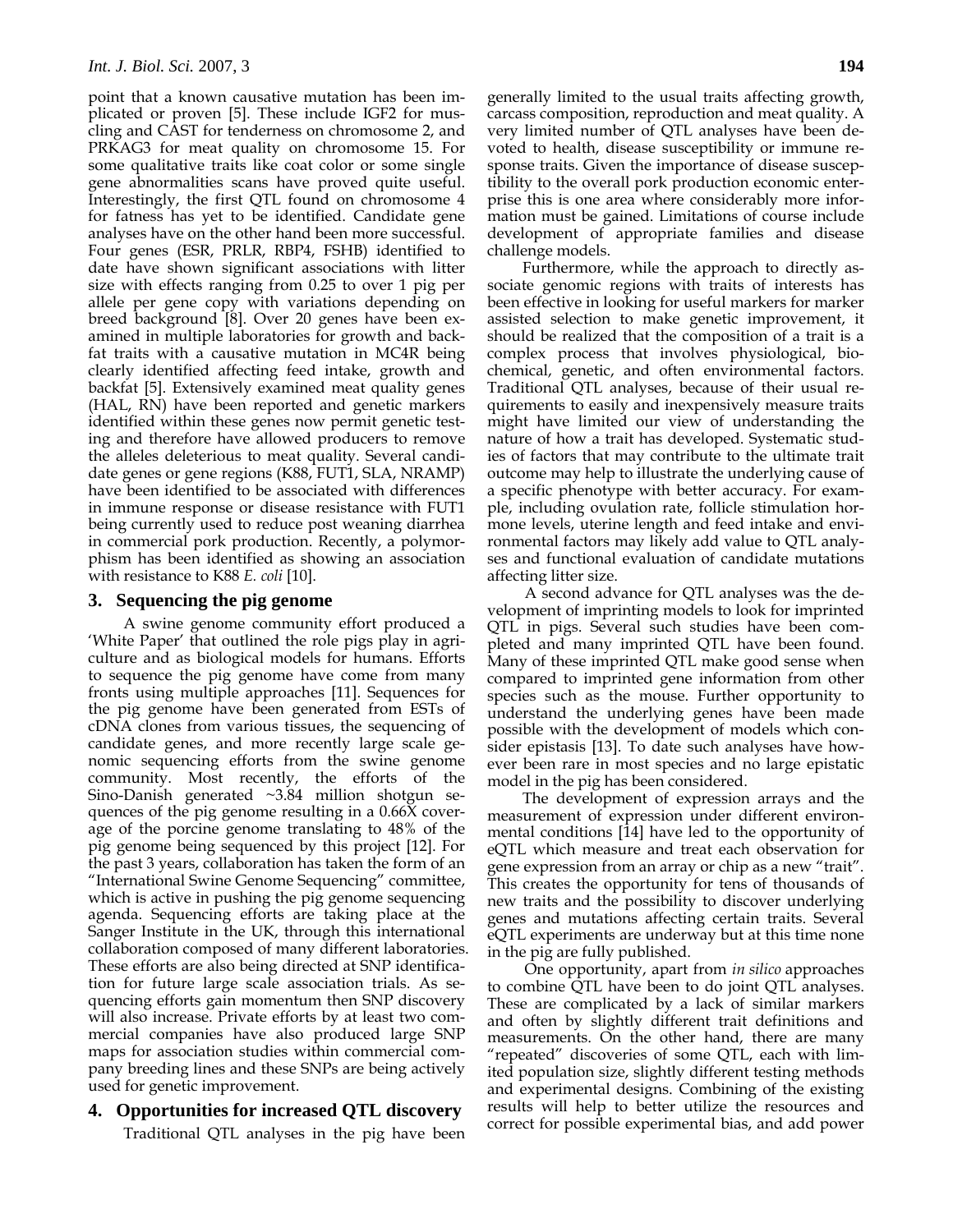for detecting "real QTL". There are already some combined QTL analysis studies [15, 16]. The emergence of new approaches will definitely improve multi-factorial and complex trait analysis for QTL [17]. The active development of the QTLdb [18] has provided a powerful tool for QTL comparisons and alignment of related structural genomic information for positional QTL mining. However, in order to fully utilize the power of meta-analysis, it is necessary to emphasize that individual QTL experiments should be "standardized" in order for the ease of future such analysis. These may include but not limited to, standardized terminology and measurement methods for traits, well described experimental design, clear criteria to define a QTL, minimum required statistical parameters to find a QTL, and common reference maps to name a few.

 Furthermore, the QTL identified in the porcine genome contributes to construction of concordant QTL maps in mammals. Although the organization of mammalian genomes by chromosomal rearrangements has been ongoing since their divergence from a common ancestor approximately 60 – 110 million years ago, evidence has shown that most orthologous genes were retained within each genome [19]. Therefore, the same orthologous gene may have conserved functions in biological or biochemical pathways, and thus explain the same or similar variations of the concordant QTL among different species. For example, Wang and colleagues [20-21] reported that 93% of high density lipoprotein cholesterol QTL, 100% of low density lipoprotein cholesterol QTL, 80% of triglyceride QTL and 63% of atherosclerosis QTL were found to be concordant between human and mouse. As indicated in Table 3, more than 400 fat QTL have been identified in the pig genome. Initial research examined some of these genes [22] in pigs and humans and now a more advanced pilot study by Jiang et al. [23] has assigned pig, human, mouse and cattle fat QTL to the human ortholgous regions and has indicated that there are at least six putative concordant QTL regions for lipogenesis on human chromosomes 1 and 2 (HSA1 and HSA2), corresponding to pig chromosomes 4, 6, 9, 10, 14 and 3, 15, respectively (Figure 2). On one hand, these data provide evidence that the pig is a unique model organism to study and validate obesity QTL and candidate genes in humans [22], on the other hand, QTL information from other species may be used to accelerate the QTL discoveries in pigs.

## **5. Limitations to future QTL discovery**

Traditional traits with moderate heritabilities (>25%) can be measured in QTL experiments with relative ease and with family or population sizes of 500 to 700 F2 individuals QTL effects of 3% or larger are usually detected. However, it is clear from the review of many experiments that for traits like reproduction and disease susceptibility with heritabilities of approximately 10%, such sample sizes are inadequate to find the effects desired. Furthermore, researchers often dismiss discoveries from candidate gene analyses because they are not found in QTL studies. Such conclusions are the result of faulty reasoning since QTL experiments are often much smaller and have less power than association or candidate gene studies. The bottom line however is that much larger experiments must be formulated to find small QTL effects. These should include several thousands of individuals. Clearly the production of such families and populations is quite difficult and very expensive. Additionally, specialized families segregating for genetic abnormalities or special disease problems must be developed if the underlying mutations are to be found.

 Another limitation to advancing QTL study is the measurement of complex phenotypes. Collection of health and disease susceptibility phenotypes has been previously discussed. However, additional phenotypes of underlying traits might also yield interesting and useful information. For instance, for reproduction more attention could be paid to ovulation rate, hormone levels and other underlying factors. For growth and muscle composition levels of certain hormones and metabolites could be measured and considered traits of interest. Such collection of more useful and descriptive traits would aid in QTL discovery and ultimately in discovering the underlying genes of real interest.

## **6. Conclusions**

QTL discovery in the pig has advanced rapidly but the ultimate goal of discovery of the underlying mutations affecting certain traits has been limited. Funding remains a limiting factor as does the development and maintenance of specialized pig families and populations for certain traits and disorders. New methods and experiments, combined with the pig genome sequence, which is expected in the next year should aid in these efforts. Ultimately QTL discovery will improve efficiency of pig production, cut costs, make it possible to have healthier products for consumers and make the pig a more useful biomedical model.

# **Acknowledgements**

The authors thank members of the Rothschild laboratory for their assistance and previous contributions. This work was supported in part by the USDA CSREES National Animal Genome Research Program NRSP8 which supports the US Pig Genome Coordination Program and the US Bioinformatics Coordination program. Support from the Iowa Agriculture and Home Economics Experiment Station, Ames, Iowa and by Hatch Act and State of Iowa funds is also appreciated. The Agricultural Research Center, Washington State University also supported this project.

# **Conflict of interest**

The authors have declared that no conflict of interest exists.

### **References**

1. Rothschild MF, Ruvinsky A. Genetics of the Pig. Oxon, UK: CABI Press. 1998.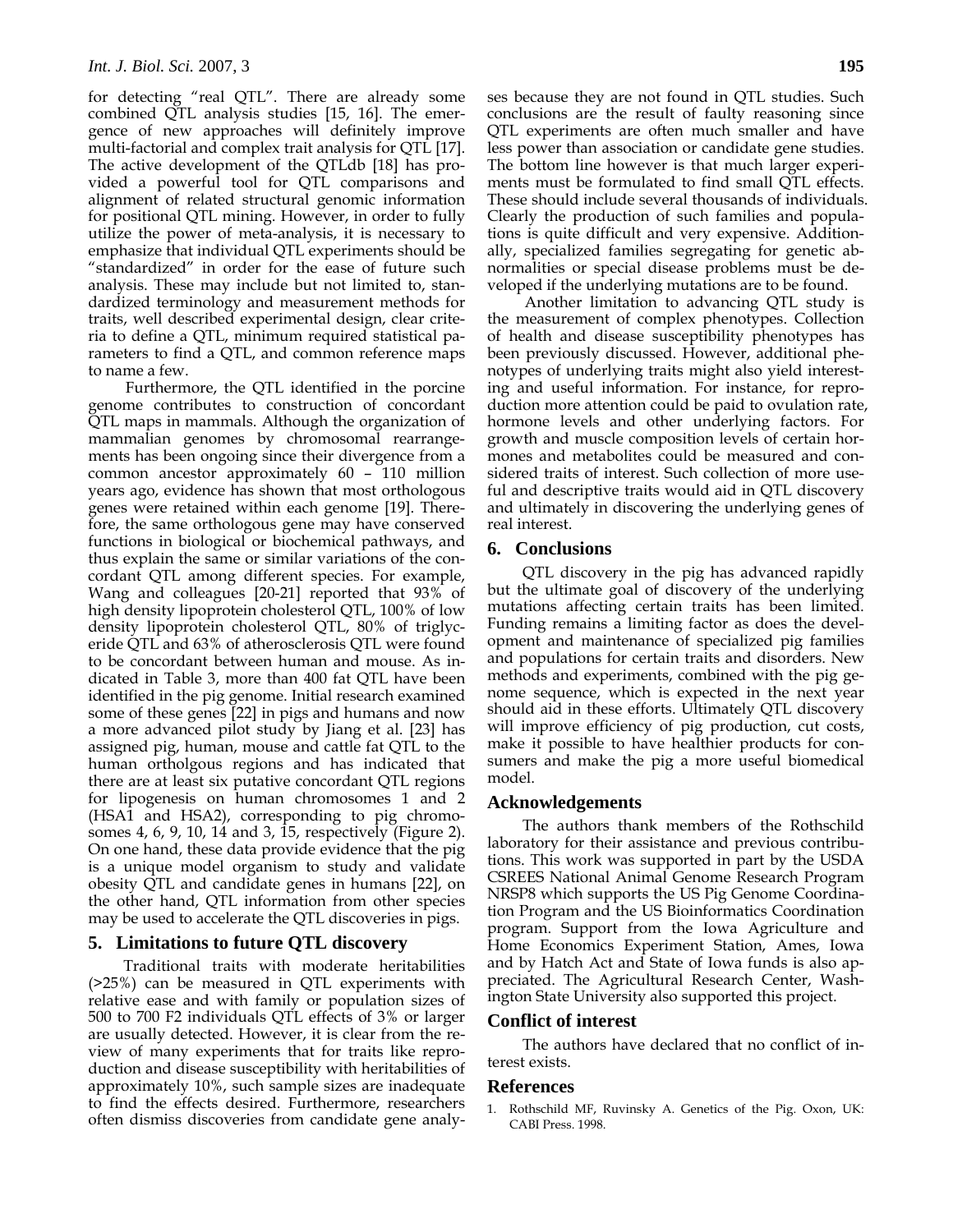- 2. Mason IL. A World Dictionary of Livestock Breeds, Types, and Varieties. 2nd Edition. Farnham Royal, UK: CAB International, 1969.
- 3. Archibald AL, Brown JF, Couperwhite S, et al. The PiGMaP consortium linkage map of the pig (Sus scrofa). Mammalian Genome 1995; 6: 157-175.
- 4. Rohrer GA, Alexander LJ, Hu ZL, et al. A comprehensive map of the porcine genome. Genome Research 1996, 6:371-391.
- Mote B, Rothschild MF. Cracking the Genomic Piggy Bank: Identifying Secrets of the Pig Genome. Genome Dynamics. 2006, 2:86-96.
- 6. Andersson L, Haley CS, Ellegren H, et al. Genetic mapping of quantitative trait loci for growth and fatness in pigs. Science, 1994. 263(5154):1771-1774.
- 7. Bidanel JP, Rothschild MF. Current status of quantitative trait locus mapping in pigs. Pig News and Information. 2002. 23(2):39N-53N.
- 8. Buske B, Sternstein I, Brockmann G. QTL and candidate genes for fecundity in sows. Anim Reprod Sci. 2006, 95(3-4):167-183.
- 9. Hu ZL, Dracheva S, Jang W, et al. A QTL resource and comparison tool for pigs: PigQTLDB. Mammalian Genome. 2005. 15:792-800.
- 10. Jørgensen CB, Cirea S, Anderson SI, et al. Linkage and comparative mapping of the locus controlling susceptibility towards E.coli F4ab/ac diarrhea in pigs. Cytogenetics and Genome Research. 2003. 102:157-162.
- 11. Chen K, Baxter T, Muir W, Groenen M, Schook L. Genetic resources, genome mapping and evolutionary genomics of the pig (Sus scrofa). 2007. Int J. Biol Sci 2007; 3:153-165.
- 12. Wernersson R, Schierup MH, Jørgensen FG, et al. Pigs in sequence space: A 0.66X coverage pig genome survey based on

shotgun sequencing. BMC Genomics. 2005, 6:70.

- 13. Carlborg O, Haley CS. Epistasis: too often neglected in complex trait studies? Nat Rev Genet. 2004, 5(8):618-625.
- 14. Tuggle CK, Wang YF, Couture O. Advances in Swine Transcriptomics. Int J Biol Sci. 2007; 3:132-152.
- 15. Kim JJ, Zhao H, Thomsen H, et al. Combined line-cross and half-sib QTL analysis of crosses between outbred lines. Genet Res. 2005. 85(3):235-48.
- 16. Walling GA, Visscher PM, Andersson L, et al. Combined analyses of data from QTL mapping studies: Chromosome 4 effects on porcine growth and fatness. Genetics. 2000. 155(3):1369-1378.
- 17. Andersson L, Georges M. Domestic-animal genomics: deciphering the genetics of complex traits. Nat Rev Genet. 2004. 5(3):202-212.
- 18. Hu ZL, Fritz ER, Reecy JM. AnimalQTLdb: a livestock QTL database tool set for positional QTL information mining and beyond. Nucleic Acids Research. 2007.
- 19. Nadeau JH, Sankoff D. Counting on comparative maps. Trends Genet. 1998, 14(12):495-501.
- 20. Wang X, Ishimori N, Korstanje R, et al. Identifying novel genes for atherosclerosis through mouse-human comparative genetics. American Journal of Human Genetics. 2005. 77(1):1-15.
- 21. Wang X, Paigen B. Genome-wide search for new genes controlling plasma lipid concentrations in mice and humans. Current Opinion in Lipidology. 2005, 16(2):127-137.
- 22. Kim KS, Thomsen H, Bastiaansen J, et al. Investigation of obesity candidate genes on porcine fat deposition quantitative trait loci regions. Obes Res. 2004, 12(12):1981-1994.
- 23. Jiang Z, Rothschild MF. The mammalian concordant QTL map for lipogenesis. Manuscript.

## **Figures**



**Figure 1.** Front page of the Pig QTLdb the Pig QTLdb (http://www.animalgenom e.org/QTLdb/pig.html), showing database summa-

ries and ways the database may be accessed.